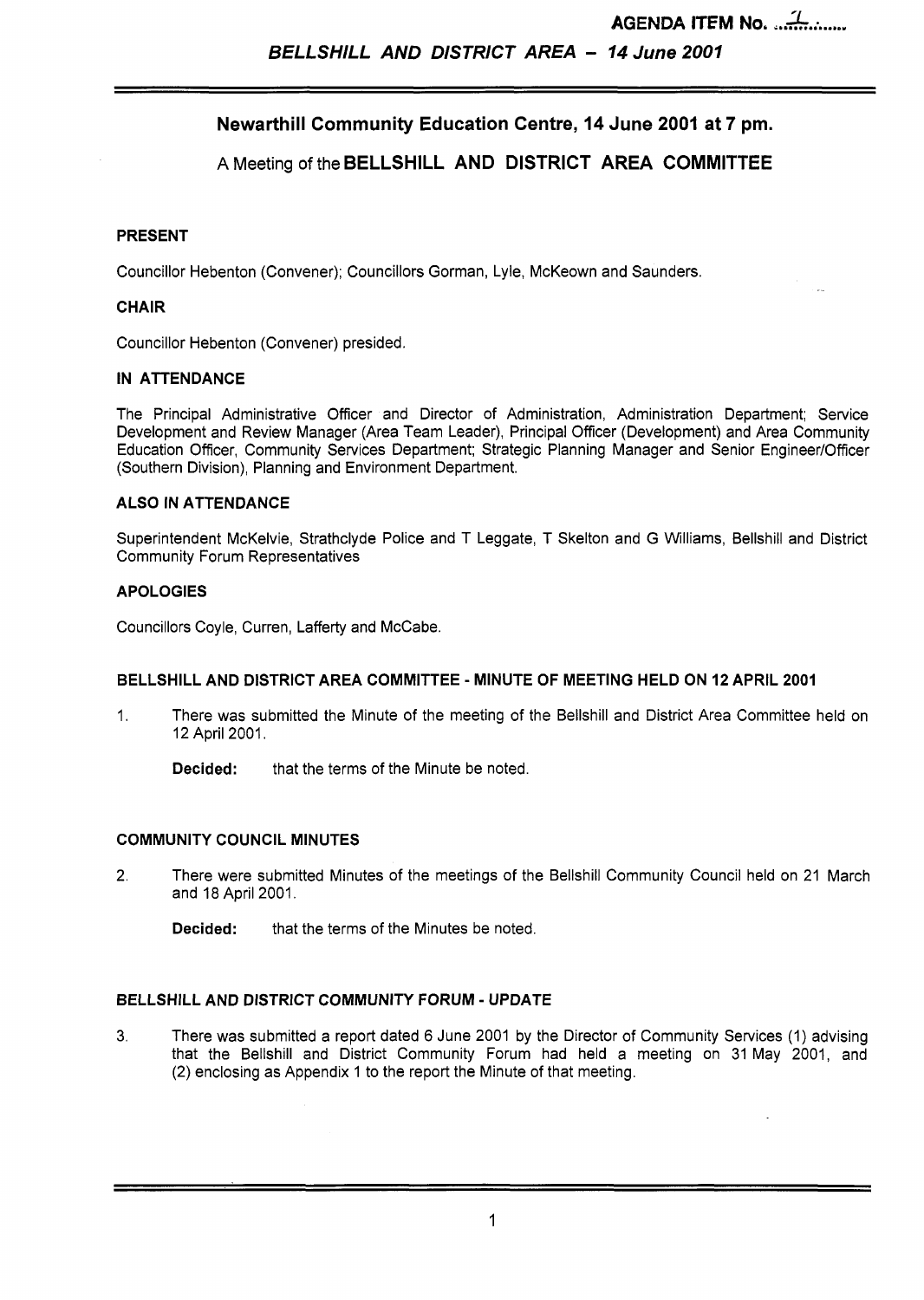- The Area Community Education Officer was heard in relation to the presentations made to the Community Forum on the Bellshill Traffic System and the Bellshill Town Centre, at the meeting on **31** May **2001,** and advised that the Community Forum had welcomed the opportunity for consultation.
	- **Decided:** that the contents of the report be noted.

## **YOUTH SHELTERS AND COMMUNITY SAFETY IN NORTH LANARKSHIRE PROJECT**

**4.** There was submitted a report dated **24** May **2001** by the Director of Community Services **(1)** advising that proposals, in partnership with Strathclyde Police, were being developed for a pilot project to provide youth shelters in each of the six decentralised areas of North Lanarkshire; (2) informing that research had (a) demonstrated that youth shelters provide what young people want to meet and socialise in, and (b) highlighted the importance of youth and community involvement in the project; **(3)** intimating (a) that provision of the youth shelters would fill a gap in service provision; (b) that an application for funding towards the project had been made to the Scottish Executive Community Safety Challenge Competition for **2001 -2002,** and (c) that additional funding would be received to develop the youth work service in the area identified for the youth shelter, and **(4)** recommending, for consideration, a working area for the project within the decentralised area of Bellshill and District. The Area Community Education Officer was heard thereon.

### **Decided:**

- **(1)** that it be noted that:
	- (a) youth annoyance and vandalism was an issue in a number of communities, including the Social Inclusion Partnership areas;
	- (b) at present, Community Education Youth Groups meet in Holytown Community Education Centre along with an Outreach Youth Initiative which will be operational during the forthcoming months, and it may be appropriate to consider Holytown as a future location for a youth shelter, and
	- (c) Community Education, in partnership with a number of voluntary organisations are involved in outreach/detached youth work in the Orbiston, Viewpark and Fallside areas. Within the Viewpark area, the view of the focus Youth Project is that the need for a youth shelter is greater in the Fallside area. In the Orbiston area, where Stop 'n' Talk is a partnership involving Orbiston Neighbourhood Centre, Bellshill and Mossend YMCA and Community Education, the view of the partnership is that because of other priorities a youth shelter is not appropriate at this time:
- (2) that the proposal to develop a youth shelter within the decentralised area of Bellshill and District be issued for community consultation, and
- **(3)** that the Area Committee support the development of a youth shelter at a location in Fallside, with Outreach support, subject to the outcome of the consultation process.

### **REMIT FROM COMMUNITY SERVICES COMMITTEE OF 30MAY 2001** - **COMMUNITY FORUM** - **EXPENSES**

5. With reference to paragraph **38** of the Minute of the meeting of the Community Services Committee held on **30** May **2001,** when that Committee **(1)** considered a report dated **10** May **2001** by the Director of Community Services advising on proposals for the disbursement of the service enhancement of **f12,000** allocated to the Area Committees for the support and development of their links with eight Community Forums, and **(2)** agreed (a) that each of the eight Community Forums be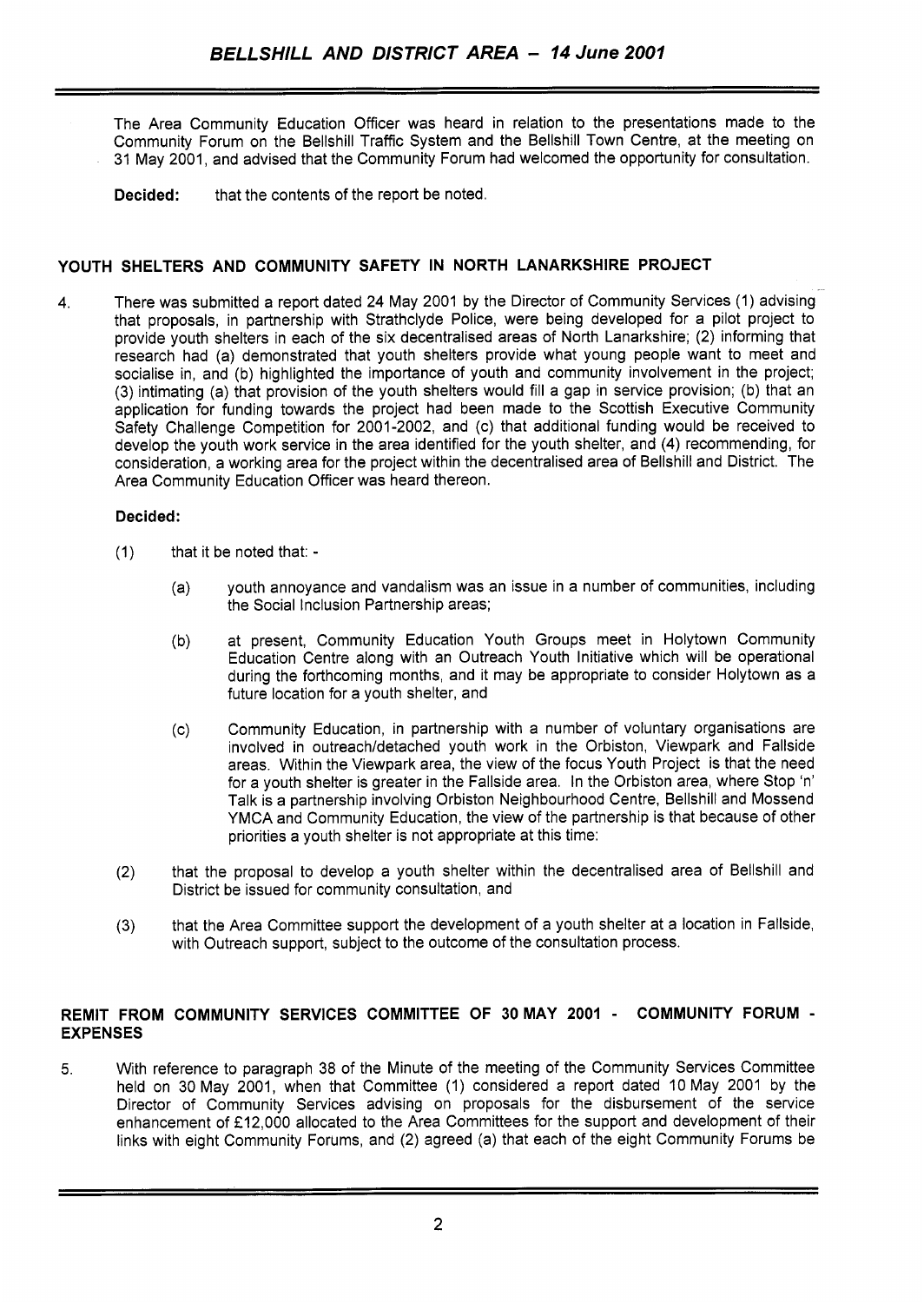allocated **f750;** (b) that each Area Committee be allocated **€1,000,** and (c) that the report be referred to all Area Committees for their information, the said report was submitted.

**Decided:** that the allocation of £750 to each of the eight Community Forums and £1,000 to each Area Committee for the support and development of their links be noted.

#### **REMIT FROM PLANNING AND ENVIRONMENT COMMITTEE OF 16MAY 2001** - **STRATEGIC DEVELOPMENT FRAMEWORK FOR NORTH LANARKSHIRE**

6. With reference to paragraph 3 of the Minute of the meeting of the Planning and Environment Committee held on 16 May **2001** when that Committee (1) considered a report dated **27** April **2001** by the Director of Planning and Environment (a) inviting Members to consider a draft strategic development framework for North Lanarkshire; (b) advising that the draft framework set out a vision for North Lanarkshire in **2020;** an analysis of the economic, environmental and social context affecting land use in North Lanarkshire; the background planning policy at European, national and structure plan levels; a strategy for land use in North Lanarkshire, and proposals for delivering the strategy, and (c) intimating that sustainable development was the guiding principle behind the strategy and that the framework sought to provide a means for the planning system to guide development and use of land in line with these aims, and **(2)** agreed that the draft development framework strategy be issued for consultation with local communities, to Area Committees and other agencies, the said report was submitted and the Strategic Planning Manager was heard thereon.

#### **Decided:**

- **(1)** that the draft development framework be issued to the Bellshill and District Community Forum for consultation, and
- **(2)** that the report and contents of the draft development framework be noted.

## **BELLSHILL TOWN CENTRE ACTION PLAN** - **TRAFFIC MANAGEMENT STUDY**

7. There was submitted a report (tabled) dated **12** June **2001** by the Director of Planning and Environment (1) advising on the progress of the public consultation exercise with regard to the Bellshill Traffic Management Study, and **(2)** intimating (a) that a public exhibition had been held in the Bellshill Cultural Centre from **17** to **19** May **2001;** (b) that subsequent meetings with the Community Council, the Community Forum and the Town Centre Forum had been held and that a further meeting had been arranged by the Town Centre Forum to include owners of businesses within the Town Centre; (c) that consultations had also been undertaken with the relevant emergency services and public transport authority, and (d) that the consultation period would extend to the end of June, and on completion, the results would be presented to the Planning and Environment Committee seeking approval of a final Town Centre Action Plan before the end of the year.

### **Decided:**

- (1) that the Director of Planning and Environment consult with the Bellshill and District Area Committee on the finalised Bellshill Town Centre Action Plan, and
- **(2)** that otherwise the Area Committee note the contents of the report.

### **COMMUNITY GRANTS SCHEME** - **CONSIDERATION OF APPLICATIONS**

**8.** With reference to paragraph 6 of the Minute of the meeting of this Committee held on **22** February **2001,** there was submitted a report dated **21** May **2001,** and a schedule of applications (tabled) by the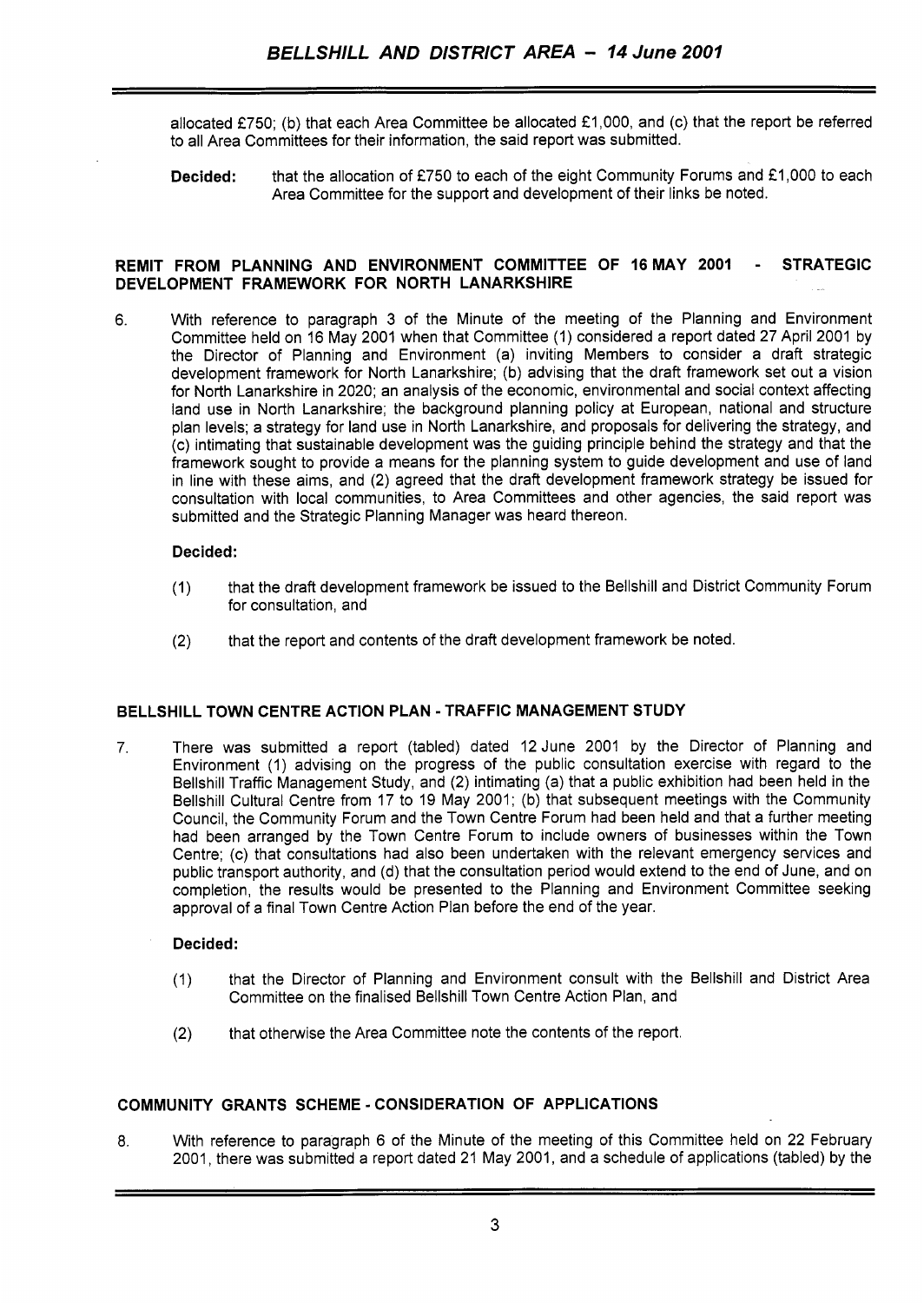Director of Community Services detailing applications for Community Grants covering more than one area boundary together with continued and new applications specific to the Bellshill and District area.

### **Decided:**

- (1) that authority be delegated to the Director of Community Services, after consultation with the Convener and the appropriate local Member, to award grant requests for activities during the summer recess period, and that any such grant awards be subsequently reported to this Committee for homologation, and
- subject to receipt of any outstanding information, the applications for Community Grants be (2) subject to receipt of a<br>dealt with as follows:-

# **(a) APPLICATIONS COVERING MORE THAN ONE AREA COMMITTEE BOUNDARY**

### **(A) CONTINUED APPLICATIONS**

| <b>Group/Grant Requested</b>                                                                                    | <b>Purpose of Application</b>                                                              | <b>Decision</b> |
|-----------------------------------------------------------------------------------------------------------------|--------------------------------------------------------------------------------------------|-----------------|
| Senior Citizens and Lunch Club.<br>Carfin (CG00/01-702) - £500<br>(previously awarded £200)                     | To assist with the cost of two summer<br>outings.                                          | Nil award       |
| Villa Park Boys Club, Motherwell<br>(CG01/02-2) - £300 (previously<br>awarded £250)                             | To assist with the purchase of tops for<br>training purposes.                              | Nil award       |
| Menopause Research and<br>Information Service, Motherwell<br>$(CG01/02-4) - £1,500$<br>(previously awarded £71) | To assist with the costs of advertising<br>and printing information packs and<br>leaflets. | Grant £40       |

## **(B) NEW APPLICATIONS**

| <b>Group/Grant Requested</b>                                 | <b>Purpose of Application</b>                                                            | <b>Decision</b>                                          |
|--------------------------------------------------------------|------------------------------------------------------------------------------------------|----------------------------------------------------------|
| St Monica's Ramblers Club,<br>Coatbridge (CG01/02-85) - £500 | To assist with the costs of rucksacks,<br>maps and transport.                            | Continued for further<br>consideration                   |
| Firpark Alma Club, Motherwell<br>(CG01/02-86) - £1,000       | To assist with the costs of a dinner<br>dance to celebrate 20 <sup>th</sup> anniversary. | Grant £20 and<br>continued for further<br>consideration  |
| Headway Motherwell, Carfin<br>(CG01/02-87) £2,000            | To assist with the costs of transport for<br>members to attend group meetings.           | Grant £100 and<br>continued for further<br>consideration |
| Cleland Church Choir, Cleland<br>(CG01/02-89) - £500         | To assist with the purchase of a<br>portable keyboard.                                   | Continued for further<br>consideration                   |
| Over Sixties Club, New Stevenston<br>(CG01/02-95) - £2,000   | To assist with the costs of a weekend<br>trip to Blackpool.                              | Grant £100 and<br>continued for further<br>consideration |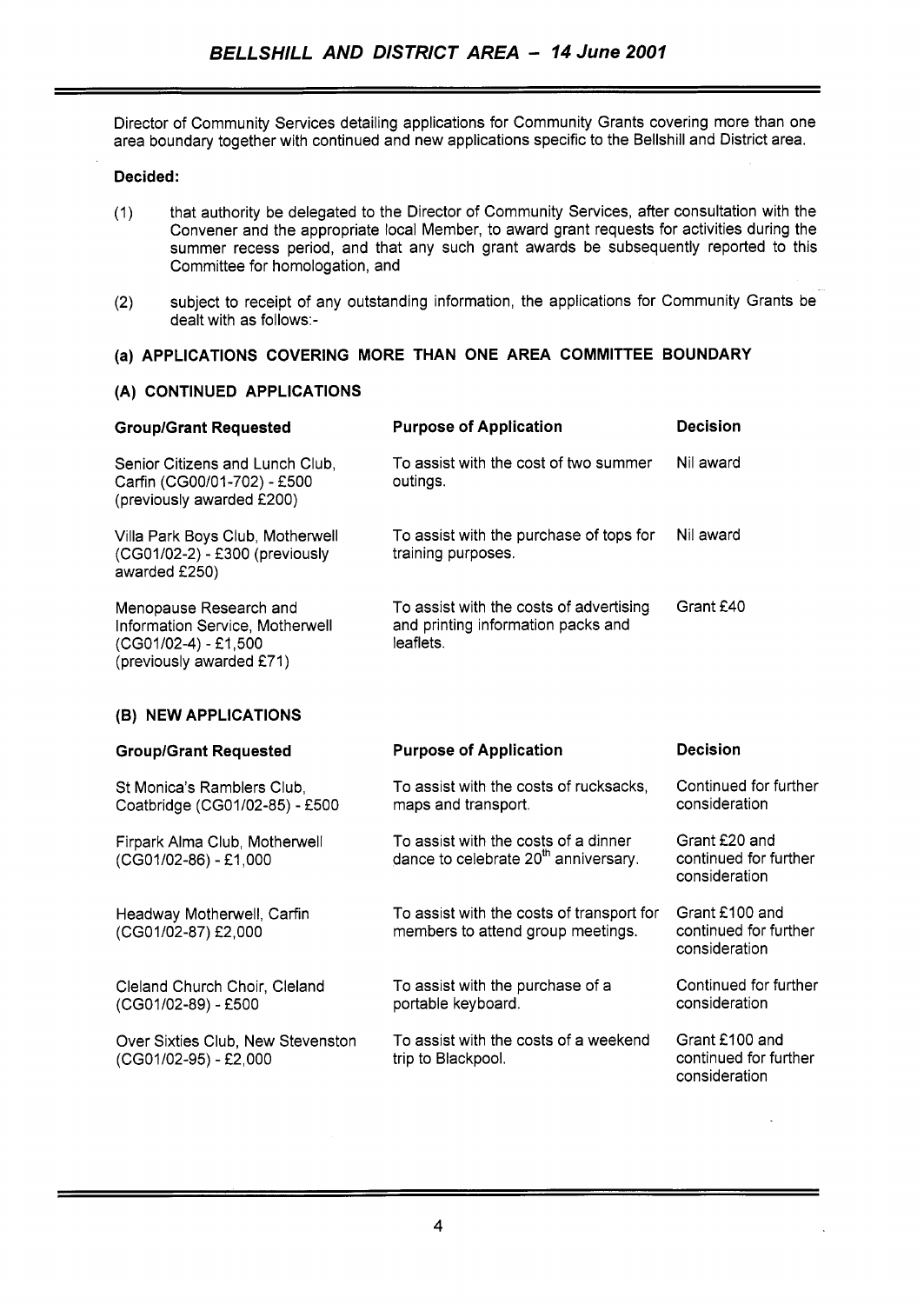| <b>Group/Grant Requested</b>                                                          | <b>Purpose of Application</b>                                                         | <b>Decision</b>                                          |
|---------------------------------------------------------------------------------------|---------------------------------------------------------------------------------------|----------------------------------------------------------|
| Motherwell and Wishaw Citizens<br>Advice Bureau, Motherwell<br>(CG01/02-100) - £545   | To assist with the costs of an evening<br>buffet reception.                           | Continued for further<br>consideration                   |
| Tryst Olympic Wrestling Association,<br>Cumbernauld (CG01/02-101) -<br>£1,100         | To assist with the costs of hall hire,<br>travel and purchase of medals and<br>lunch. | Continued for further<br>consideration                   |
| Jerviston Amateur Boxing and<br>Recreation Club, Motherwell<br>(CG01/02-103) - £2,000 | To assist with the purchase of<br>equipment.                                          | Continued for further<br>consideration                   |
| Muslim Boys Group, New Stevenston<br>(CG01/02-137) - £200                             | To assist with the purchase of sports<br>equipment.                                   | Grant £144                                               |
| <b>CABIA Counselling and Benefits in</b><br>Action, Airdrie (CG01/02-143) - £435      | To assist with the costs of a planning<br>day.                                        | Continued for further<br>consideration                   |
| Comhaltas Ceoltoiri Eireann,<br>Holytown (CG01/02-145) - £2,000                       | To assist with the purchase of musical<br>instruments                                 | Grant £125 and<br>continued for further<br>consideration |
| North Lanarkshire Independent<br>Advice Group, Airdrie<br>(CG01/02-146) - Unknown     | To assist with start up and running<br>costs.                                         | Continued for further<br>consideration                   |

### **(b) APPLICATIONS SPECIFIC TO BELLSHILL AND DISTRICT AREA COMMITTEE**

# **(A) CONTINUED APPLICATIONS**

 $\overline{a}$ 

| <b>Group/Grant Requested</b>                                                                                                           | <b>Purpose of Application</b>                                                                  | <b>Decision</b>                        |
|----------------------------------------------------------------------------------------------------------------------------------------|------------------------------------------------------------------------------------------------|----------------------------------------|
| Newarthill Parish Church, Newarthill<br>(CG00/01-566) - £2,000 (previously<br>awarded £825)                                            | To assist with the costs of an<br>extension to the Church hall for a<br>kitchen and toilets.   | Nil award                              |
| Viewpark Lunch Club (Old Peoples<br>Welfare Club), Viewpark<br>(CG00/01-589) - £377.20                                                 | To assist with the costs of meals,<br>travel, cleaning materials and<br>photocopying.          | Grant £300                             |
| Enable, Bellshill and District Branch<br>(CG00/01-614) - £350 (previously<br>awarded £160)                                             | To assist with hall rent costs.                                                                | Grant £190                             |
| <b>Bellshill and District Retired Miners</b><br><b>NUM Scotland, Bellshill</b><br>(CG00/01-651) - unknown (previously<br>awarded £150) | To assist with the costs of transport.                                                         | Grant £550                             |
| Burnhead Parents Association,<br>Uddingston (CG00/01-660) - £1,000                                                                     | To assist with the cost of sports<br>equipment, playground equipment,<br>trips and bike racks. | Continued for further<br>consideration |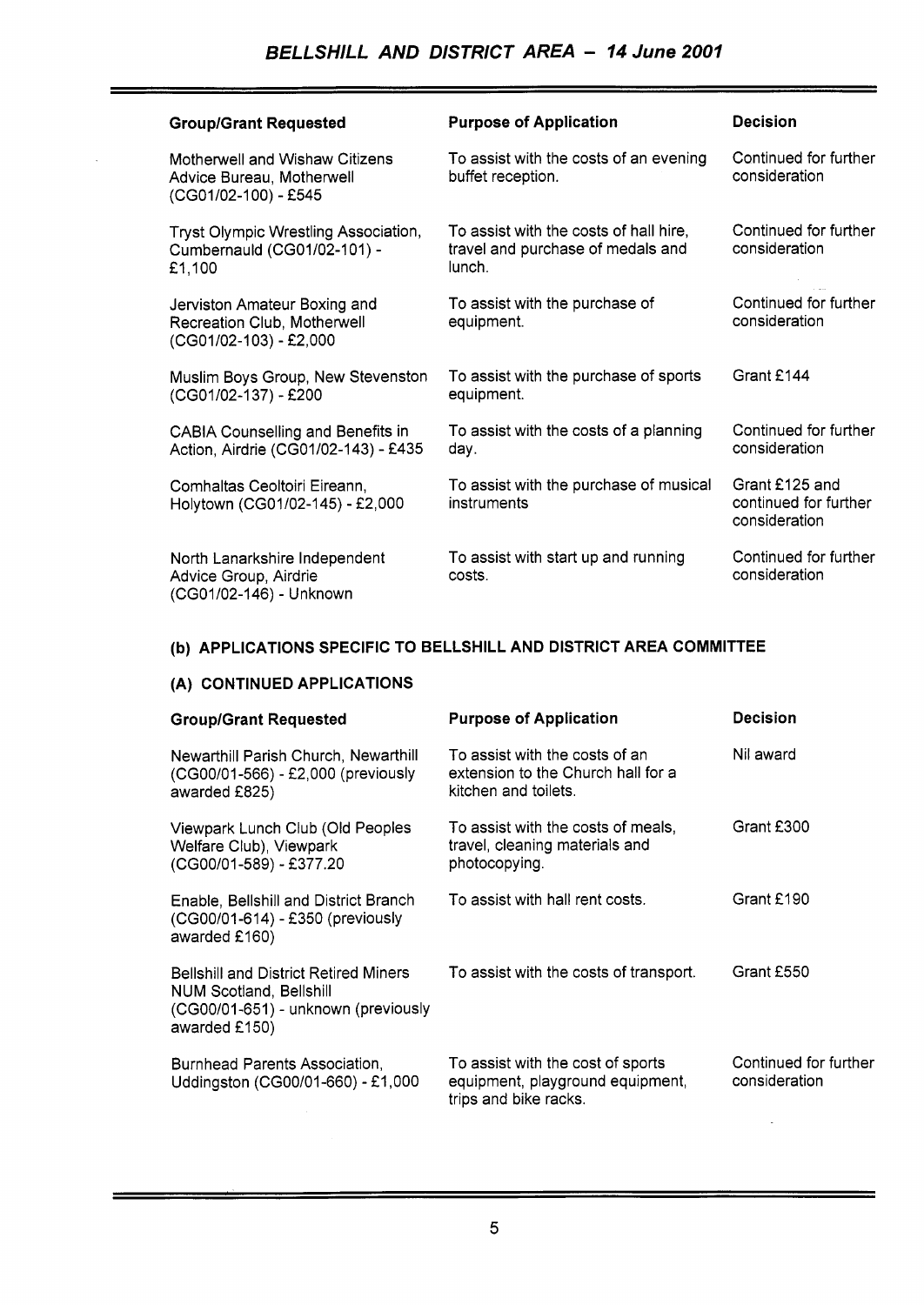| <b>Group/Grant Requested</b>                                                        | <b>Purpose of Application</b>                                                                       | <b>Decision</b>                                          |
|-------------------------------------------------------------------------------------|-----------------------------------------------------------------------------------------------------|----------------------------------------------------------|
| Burnhead Bowling Club, Viewpark<br>(CG00/01-707) - £1,500                           | To assist with the costs of decorating<br>inside and outside painting of the<br>clubhouse.          | Grant £550                                               |
| Bujin Karate Club, Uddingston<br>(CG01/02-15) - £400 (previously<br>awarded £200)   | To assist with the purchase of<br>equipment.                                                        | Grant £200                                               |
| Kew Gardens Senior Citizens' Club,<br>Uddingston (CG01/02-16) - £500                | To assist with the costs of outings and<br>Christmas meals.                                         | Grant £300                                               |
| (B) NEW APPLICATIONS                                                                |                                                                                                     |                                                          |
| <b>Group/Grant Requested</b>                                                        | <b>Purpose of Application</b>                                                                       | <b>Decision</b>                                          |
| Bellshill West Senior Citizens' Group,<br>Bellshill (CG01/02-56) - £200             | To assist with activities and outings<br>throughout the year.                                       | Grant £100 and<br>continued for further<br>consideration |
| New Stevenston Primary PTA, New<br>Stevenston (CG01/02-57) - £500                   | To assist with the purchase of<br>computer hardware and software.                                   | Grant £250                                               |
| General Motors Senior Citizens,<br>Holytown (CG01/02-58) - £200                     | To assist with the costs of an annual<br>outing.                                                    | Continued for further<br>consideration                   |
| Bellshill (South) Senior Citizens'<br>Club, Bellshill (CG01/02-59) - £400           | To assist with the costs of a day trip.                                                             | Grant £400                                               |
| Viewpark Family Centre Association,<br>Viewpark (CG01/02-60) - £2,000               | To assist with the costs of rent,<br>sundries, crèche workers and tutors.                           | Grant £500                                               |
| Tannochside Senior Citizens,<br>Uddingston (CG01/02-61) - £500                      | To assist with the costs of transport for<br>the annual outing.                                     | Grant £500                                               |
| The Guild Viewpark Parish Church,<br>Uddingston (CG01/02-123) - £1,000              | To assist with the purchase of chairs.                                                              | Grant £500                                               |
| Solitaire Loan Parent Steering Group,<br>Bellshill (CG01/02-124) - £2,000           | To assist with the general running<br>costs, crèche workers, administration<br>and hospitality.     | Grant £100 and<br>continued for further<br>consideration |
| Bothwellhaugh Memorial, Bellshill<br>(CG01/02-130) - £400                           | To assist with the costs of<br>entertainment and buffet for the<br>annual dance.                    | Grant £400                                               |
| Fallside Neighbourhood Centre,<br>Fallside (CG01/02-154) - £400                     | To assist with the purchase of<br>TV/video combination trolley, stand<br>and videos                 | Grant £400                                               |
| <b>Dual Tenants and Residents</b><br>Association, Bellshill (CG01/02-155) -<br>£600 | To assist with the costs of a summer<br>trip for members, local football team<br>and toddler group. | Grant £400                                               |